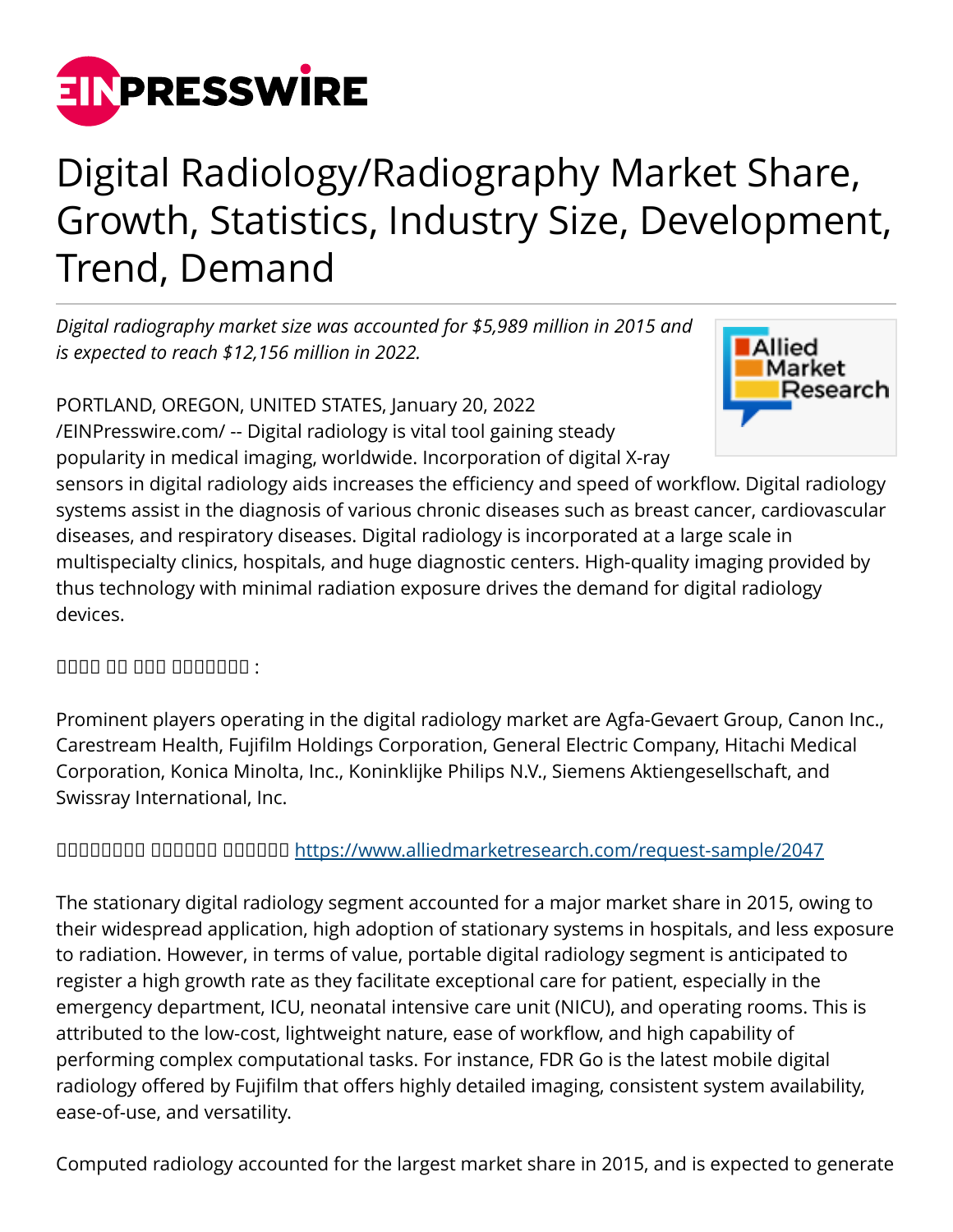\$6,964 million by 2022, growing at the CAGR of 9.6% during the forecast period. In addition, direct digital radiology is projected to register the highest CAGR of 12.0%.

The cardiovascular imaging segment is expected to dominate the market by application, owing to rise in incidence of cardiovascular diseases such as coronary heart disease (CHD). However, digital mammography is estimated to grow at a higher rate due to the increase in awareness about breast cancer. Diagnostic centers is expected to maintain its dominant position throughout the analysis period, owing to the high prevalence of diseases and high adoption of technologically advanced digital radiology devices.

ᵀᵂᵂ ᵀᵂᵂᵁᵂᵁᵂᵁ ᵀᵂᵂᵂᵂᵂᵃ <https://www.alliedmarketresearch.com/purchase-enquiry/2047>

Asia-Pacific has witnessed highest growth rate for digital radiology systems, in terms of volume, and is expected to continue this trend, owing to rapid growth of the healthcare industry and increase in incidence of chronic diseases, specifically in China and India. Moreover, the shift from analog radiology to digital radiology has boosted the demand for novel digital radiology devices for improved services.

ᵝᵟᵠ ᵝᵟᵠᵞᵟᵟᵟᵟ ᵁᵁᵂᵂᵂᵂ

UUUUUU UUUUUU:<https://www.alliedmarketresearch.com/digital-radiology-market>

[Cancer Gene Therapy Market](https://www.alliedmarketresearch.com/cancer-gene-therapy-market)

## [Vascular Graft Market](https://www.alliedmarketresearch.com/vascular-graft-market)

ᵀᵁᵀᵀᵁᵀ- ᵀ ᵁᵂᵁᵂᵁᵂᵂᵂᵂᵂᵂᵂ-ᵀᵁᵂᵁᵁ ᵀᵂᵁᵂᵁᵂᵃ (ᵀᵂᵁᵂᵂᵂᵂ ᵂᵂ-ᵁᵁᵂᵁᵂᵁ, ᵂᵂᵁᵂᵁᵂᵂᵂᵂᵂᵂᵂ-ᵁᵁᵂᵁᵁ ᵂᵂᵂᵁᵂᵂᵂ ᵂᵂᵁᵁᵂ) ᵀᵁᵁᵁᵂᵁᵁ ᵁᵃ ᵀᵂᵂᵂᵁᵁ ᵀᵁᵂᵂᵁᵂ ᵁᵁᵂᵁᵁᵂᵁᵂ:

AMR introduces its online premium subscription-based library Avenue, designed specifically to offer cost-effective, one-stop solution for enterprises, investors, and universities. With Avenue, subscribers can avail an entire repository of reports on more than 2,000 niche industries and more than 12,000 company profiles. Moreover, users can get an online access to quantitative and qualitative data in PDF and Excel formats along with analyst support, customization, and updated versions of reports.

 $\Box$ ᵀᵂᵂ ᵂᵂᵂᵁ ᵁᵁᵂᵁᵂᵂᵂ, ᵁᵂᵂᵂᵂᵃ ᵂᵂᵁ ᵂᵂᵂᵂ:<https://www.alliedmarketresearch.com/library-access>

 $\Box$ 

Allied Market Research (AMR) is a full-service market research and business-consulting wing of Allied Analytics LLP based in Portland, Oregon. Allied Market Research provides global